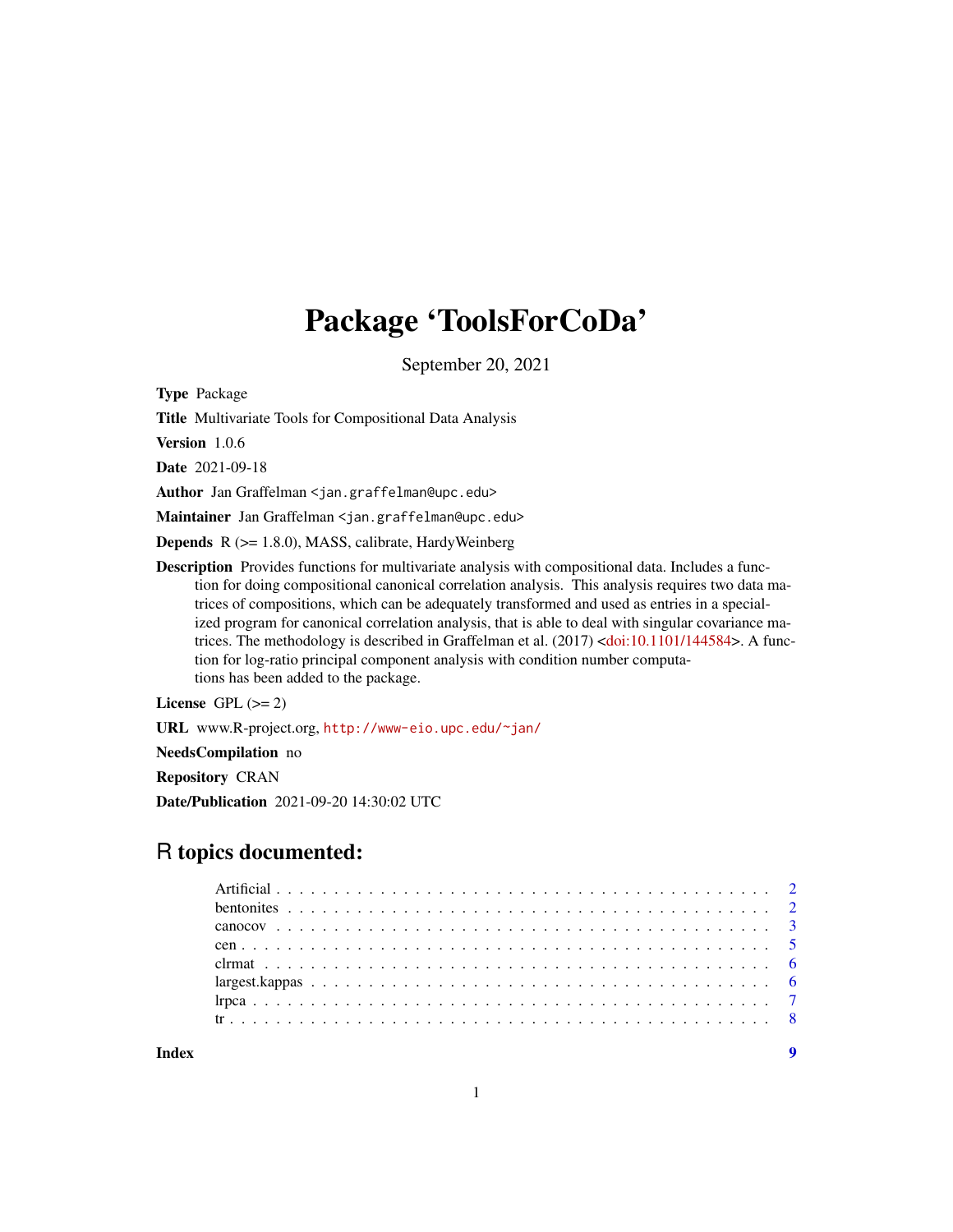<span id="page-1-0"></span>

## Description

The list object Artificial contains two data frames of 3-part compositions. The data refer to the example in Section 3.1 of Graffelman et al. (2017)

#### Usage

data(Artificial)

### Format

A list containing two data frames containing 100 observations.

# Source

Laird, N. M. and Lange, C. Table 7.11, p. 124

# References

Graffelman, J., Pawlowsky-Glahn, V., Egozcue, J.J. and Buccianti, A. (2017) Compositional Canonical Correlation Analysis.

bentonites *Isotopic and chemical compositions of bentonites*

# Description

The data consists of 14 geological samples from the US with their major oxide composition (SiO2, Al2O3, Fe2O3, MnO, MgO, CaO, K2O, Na2O and H2O+) and delta Deuterium and delta-18- Oxysgen (dD,d18O).

#### Usage

data("bentonites")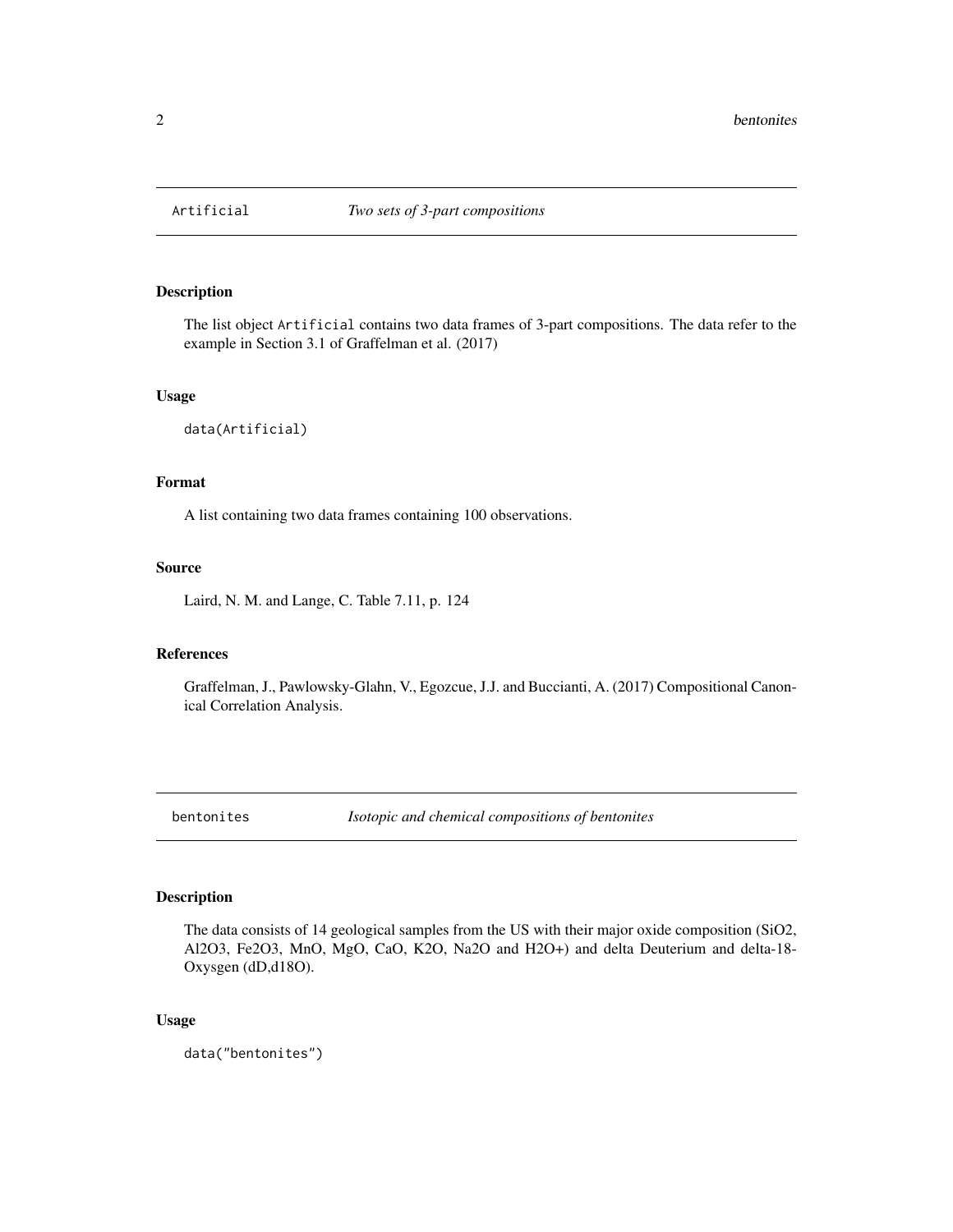#### <span id="page-2-0"></span>canocov 3

#### Format

A data frame with 14 observations on the following 11 variables.

- Si a numeric vector
- Al a numeric vector
- Fe a numeric vector
- Mn a numeric vector
- Mg a numeric vector
- Ca a numeric vector
- K a numeric vector
- Na a numeric vector
- H20 a numeric vector
- dD a numeric vector
- d18O a numeric vector

### Source

Cadrin, A.A.J (1995), Tables 1 and 2. Reyment, R. A. and Savazzi, E. (1999), pp. 220-222.

#### References

Cadrin, A.A.J., Kyser, T.K., Caldwell, W.G.E. and Longstaffe, F.J. (1995) Isotopic and chemical compositions of bentonites as paleoenvironmental indicators of the Cretaceous Western Interior Seaway Palaeogeography, Palaeoclimatology, Palaeoecology 119 pp. 301–320.

Reyment, R. A. and Savazzi, E. (1999) Aspects of Multivariate Statistical Analysis in Geology, Elsevier Science B.V., Amsterdam. https://doi.org/10.1016/B978-044482568-1/50012-4

#### Examples

data(bentonites)

canocov *Canonical correlation analysis.*

# **Description**

Function canocov performs a canonical correlation analysis. It operates on raw data matrices, which are only centered in the program. It uses generalized inverses and can deal with structurally singular covariance matrices.

#### Usage

canocov(X, Y)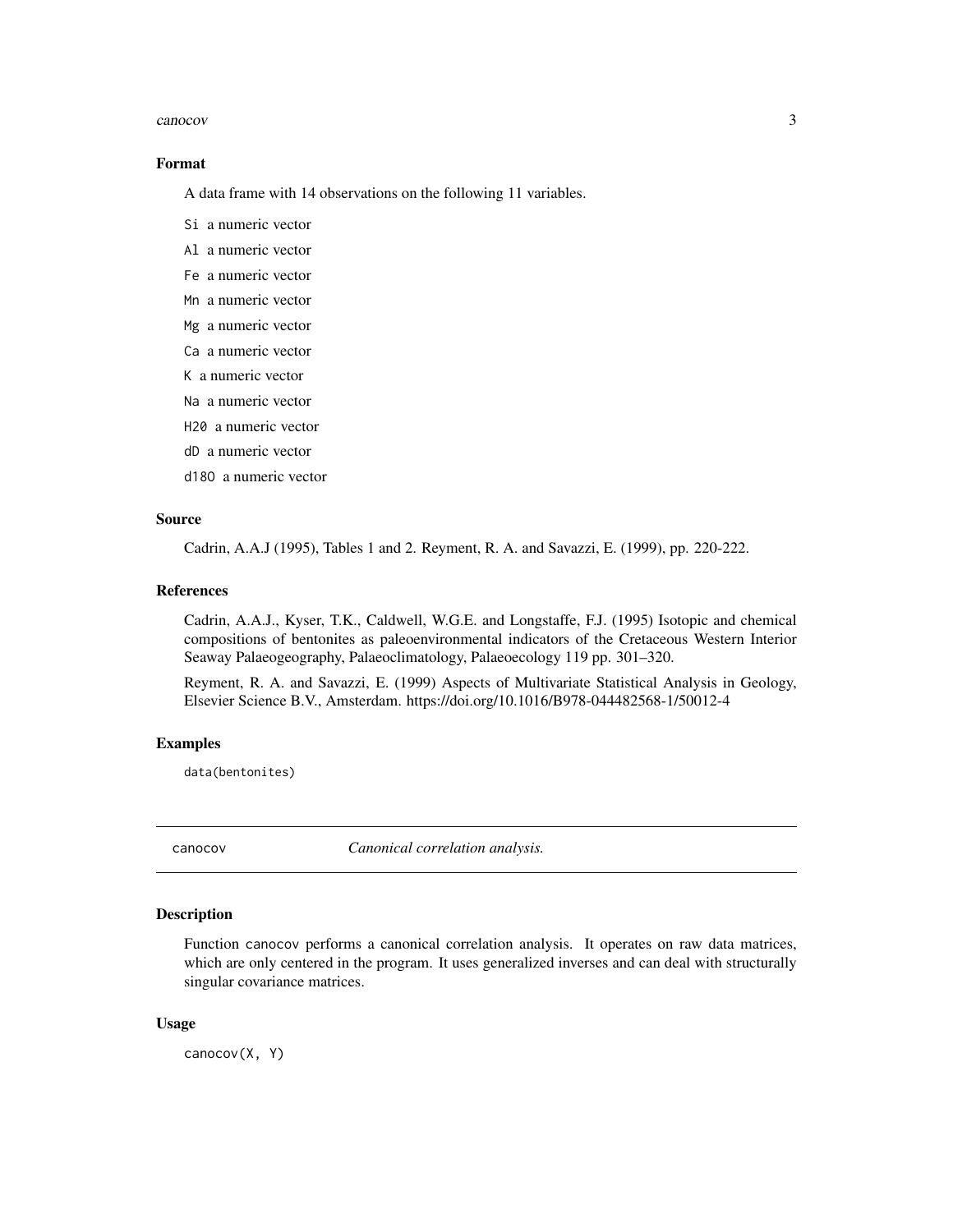4 canocov

# Arguments

| The n times p X matrix of observations |
|----------------------------------------|
| The n times q Y matrix of observations |

# Details

canocov computes the solution by a singular value decomposition of the transformed between set covariance matrix.

# Value

Returns a list with the following results

| ccor   | the canonical correlations                                           |
|--------|----------------------------------------------------------------------|
| A      | canonical weights of the X variables                                 |
| B      | canonical weights of the Y variables                                 |
| U      | canonical X variates                                                 |
| V      | canonical Y variates                                                 |
| Fs     | biplot markers for X variables (standard coordinates)                |
| Gs     | biplot markers for Y variables (standard coordinates)                |
| Fp     | biplot markers for X variables (principal coordinates)               |
| Gp     | biplot markers for Y variables (principal coordinates)               |
| Rxu    | canonical loadings, (correlations X variables, canonical X variates) |
| Rxv    | canonical loadings, (correlations X variables, canonical Y variates) |
| Ryu    | canonical loadings, (correlations Y variables, canonical X variates) |
| Ryv    | canonical loadings, (correlations Y variables, canonical Y variates) |
| Sxu    | covariance X variables, canonical X variates                         |
| Sxv    | covariance X variables, canonical Y variates                         |
| Syu    | covariance Y variables, canonical X variates                         |
| Syv    | covariance Y variables, canonical Y variates                         |
| fitRxy | goodness of fit of the between-set correlation matrix                |
| fitXs  | adequacy coefficients of X variables                                 |
| fitXp  | redundancy coefficients of X variables                               |
| fitYs  | adequacy coefficients of Y variables                                 |
| fitYp  | redundancy coefficients of Y variables                               |

# Author(s)

Jan Graffelman <jan.graffelman@upc.edu>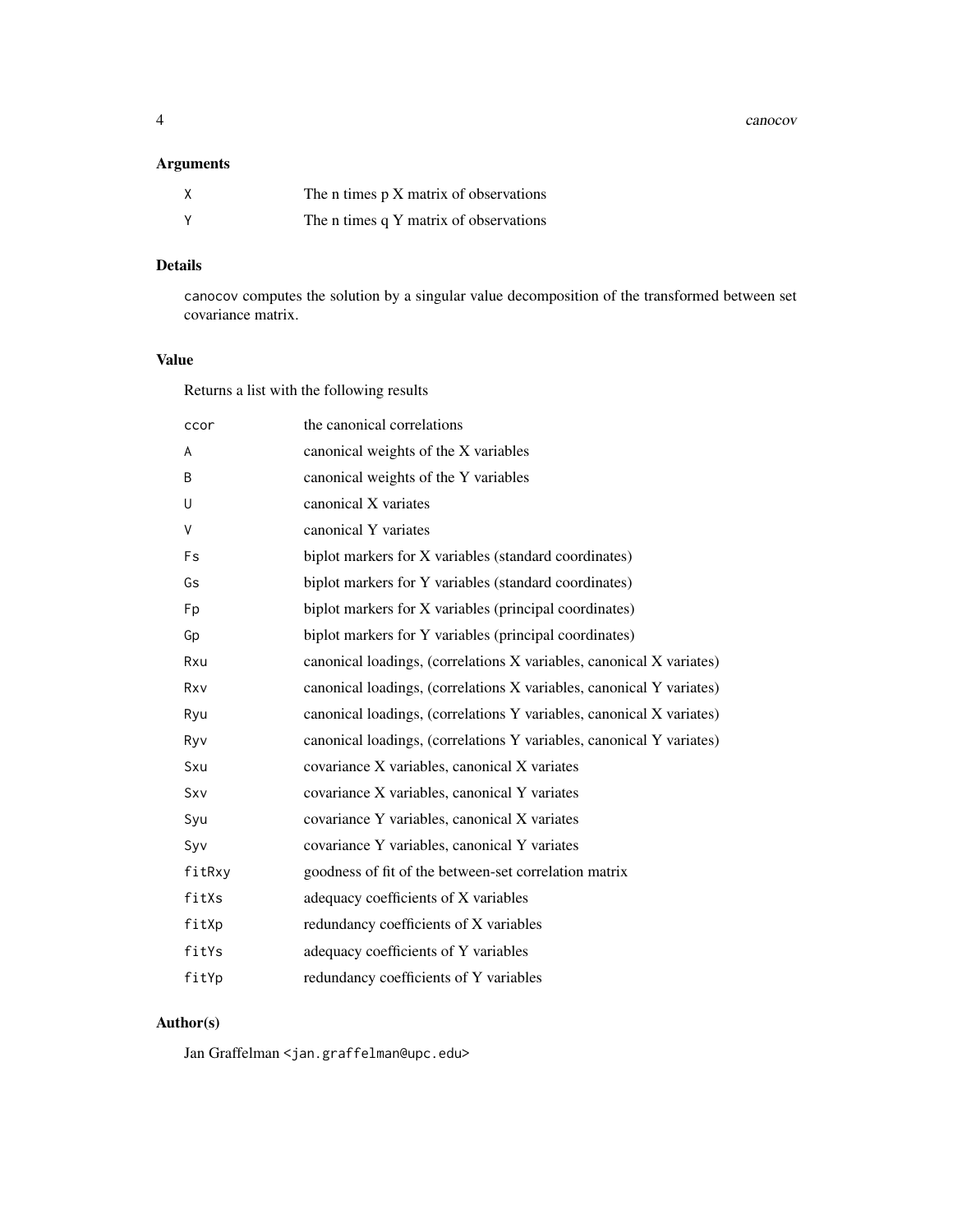<span id="page-4-0"></span>cen 5

# References

Hotelling, H. (1935) The most predictable criterion. Journal of Educational Psychology (26) pp. 139-142.

Hotelling, H. (1936) Relations between two sets of variates. Biometrika (28) pp. 321-377.

Johnson, R. A. and Wichern, D. W. (2002) Applied Multivariate Statistical Analysis. New Jersey: Prentice Hall.

### See Also

[cancor](#page-0-0)

#### Examples

```
set.seed(123)
X <- matrix(runif(75),ncol=3)
Y <- matrix(runif(75),ncol=3)
cca.results <- canocov(X,Y)
```
#### cen *centring of a data matrix*

## Description

centres the columns of a matrix to mean zero.

#### Usage

cen(X,w=rep(1,nrow(X))/nrow(X))

# Arguments

| Χ | a raw data matrix.        |
|---|---------------------------|
| W | a vector of case weights. |

# Value

returns a matrix

### Author(s)

Jan Graffelman (jan.graffelman@upc.edu)

# Examples

```
X<-matrix(runif(10),ncol=2)
Y <-cen(X)print(Y)
```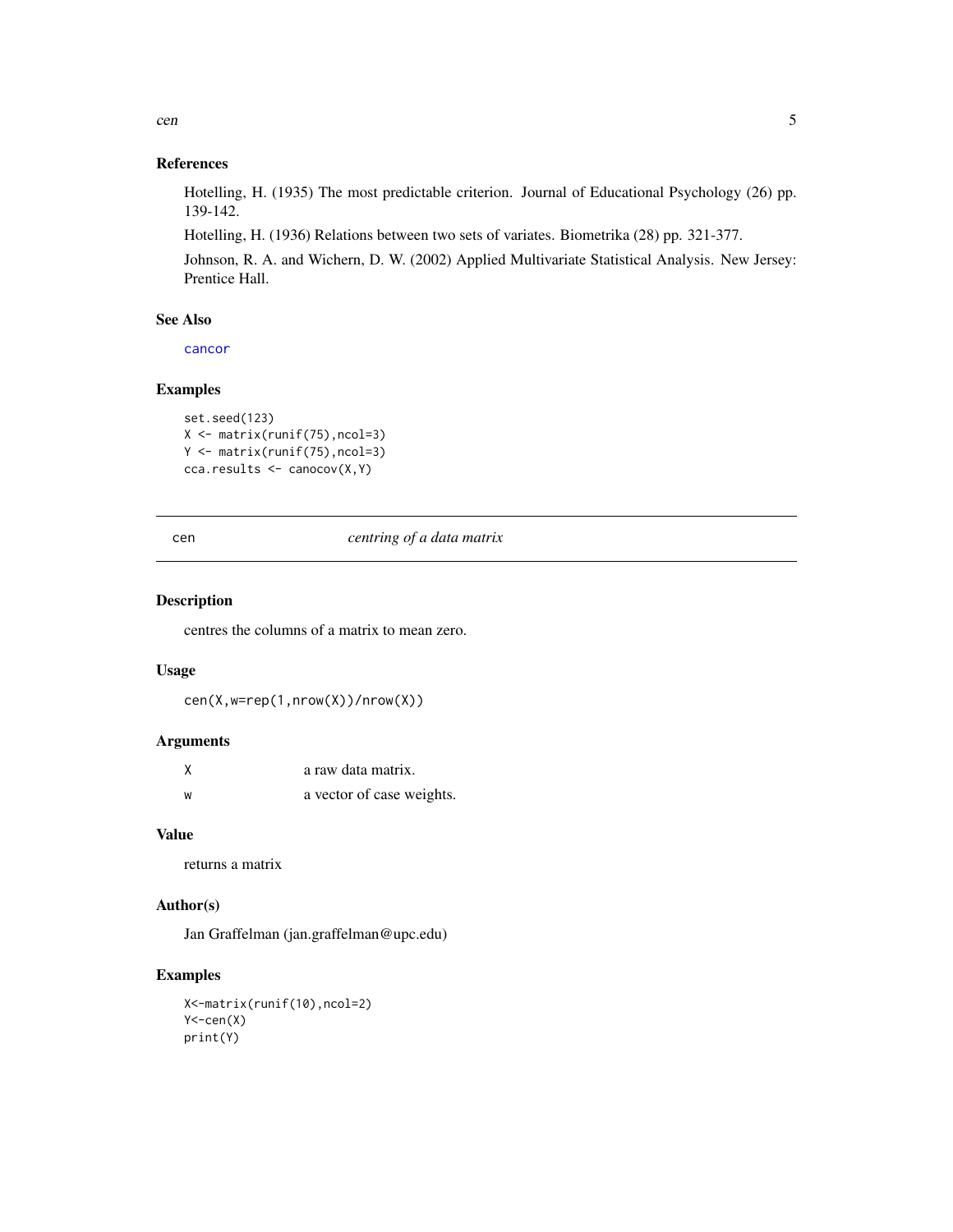<span id="page-5-0"></span>

# Description

Program clrmat calculates the centred log-ratio transformation for a matrix of compositions.

#### Usage

clrmat(X)

# Arguments

X A matrix of compositions

#### Value

A matrix containing the transformed data

# Author(s)

Jan Graffelman <jan.graffelman@upc.edu>

## Examples

data(Artificial) Xsim.com <- Artificial\$Xsim.com Xclr <- clrmat(Xsim.com)

largest.kappas *Calculate condition indices for subcompositions*

#### Description

Function largest.kappas calculates the condition numbers for all subcompositions of a given size, for a particular compositional data set.

### Usage

largest.kappas(Xcom, nparts = 3, sizetoplist = 10)

# Arguments

| Xcom        | A data matrix with compositions in rows                     |
|-------------|-------------------------------------------------------------|
| nparts      | The number of parts for the subcompositions to be analysed. |
| sizetoplist | The length of the list of the "best" subcompositions        |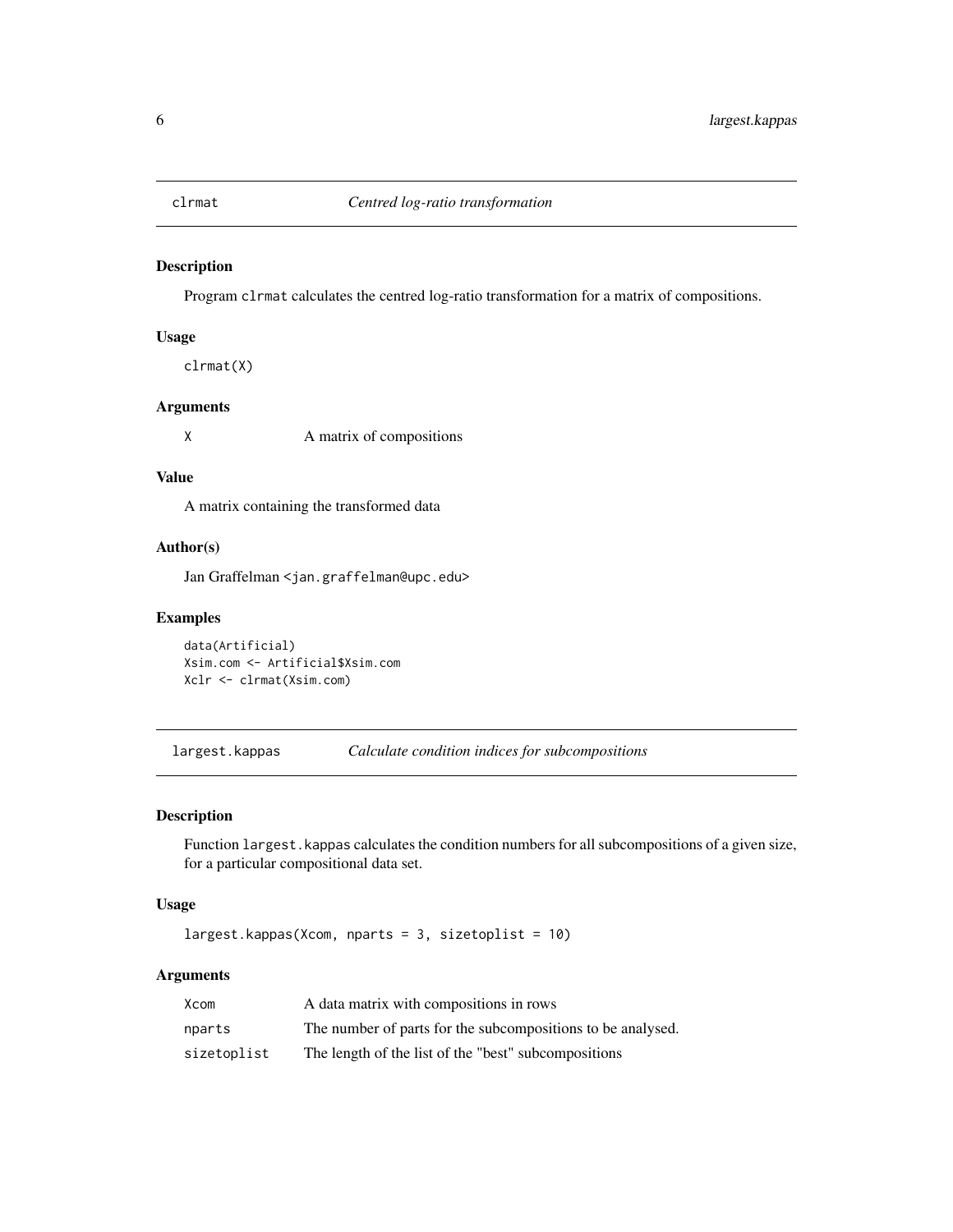#### <span id="page-6-0"></span>lrpca and the contract of the contract of the contract of the contract of the contract of the contract of the contract of the contract of the contract of the contract of the contract of the contract of the contract of the

# Details

Log-ratio PCA is executed for each subcompostion, and the resulting eigenvalues and eigenvectors are stored.

# Value

A data frame with an ordered list of subcompositions

#### Author(s)

Jan Graffelman (jan.graffelman@upc.edu)

#### Examples

X <- matrix(runif(600),ncol=6) Xcom <- X/rowSums(X) Results <- largest.kappas(Xcom)

lrpca *Logratio principal component analysis with condition indices*

#### Description

Function lrpca performs logratio principal component analysis. It returns the variance decomposition, principal components, biplot coordinates and a table with condition indices.

# Usage

lrpca(Xcom)

# Arguments

Xcom A matrix with compositions in its rows

# Details

Calculations are based on the singular value decompositon of the clr transformed compositions.

# Value

| Fp        | matrix with principal components                 |
|-----------|--------------------------------------------------|
| Fs        | matrix with standardized principal components    |
| Gp        | biplot markers for parts (principal coordinates) |
| Gs        | biplot markers for parts (standard coordinates)  |
| La        | eigenvalues                                      |
| D         | singular values                                  |
| decom     | table with variance decomposition                |
| kappalist | table with condition indices and eigenvectors    |
|           |                                                  |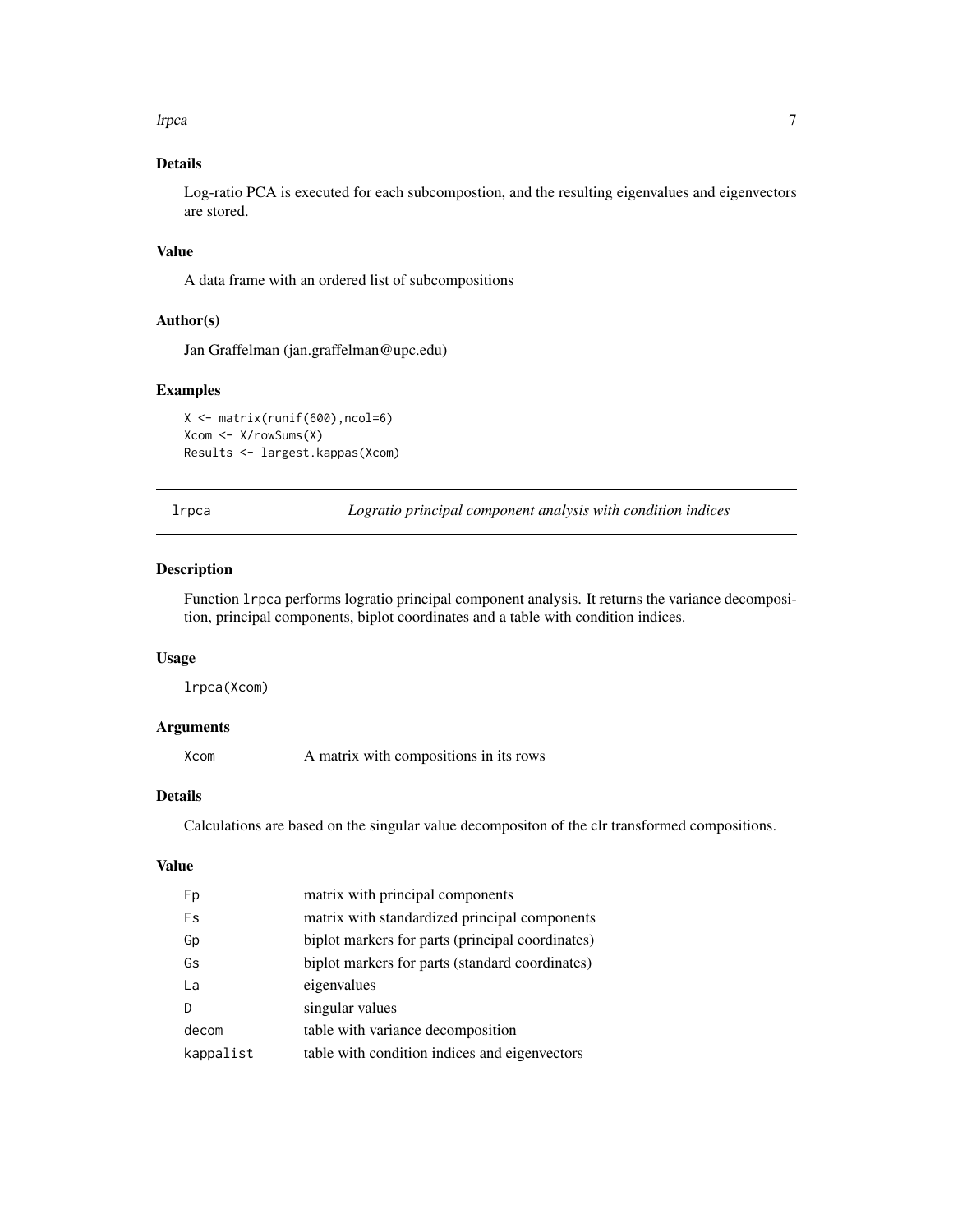# <span id="page-7-0"></span>Author(s)

Jan Graffelman (jan.graffelman@upc.edu)

#### See Also

[princomp](#page-0-0),

# Examples

```
data(bentonites)
Ben <- bentonites[,1:8]
Ben.com <- Ben/rowSums(Ben)
out.lrpca <- lrpca(Ben.com)
```
# tr *Compute the trace of a matrix*

# Description

tr computes the trace of a matrix.

## Usage

tr(X)

# Arguments

X a (square) matrix

# Value

the trace (a scalar)

# Author(s)

Jan Graffelman (jan.graffelman@upc.edu)

# Examples

X <- matrix(runif(25),ncol=5) print(X) print(tr(X))